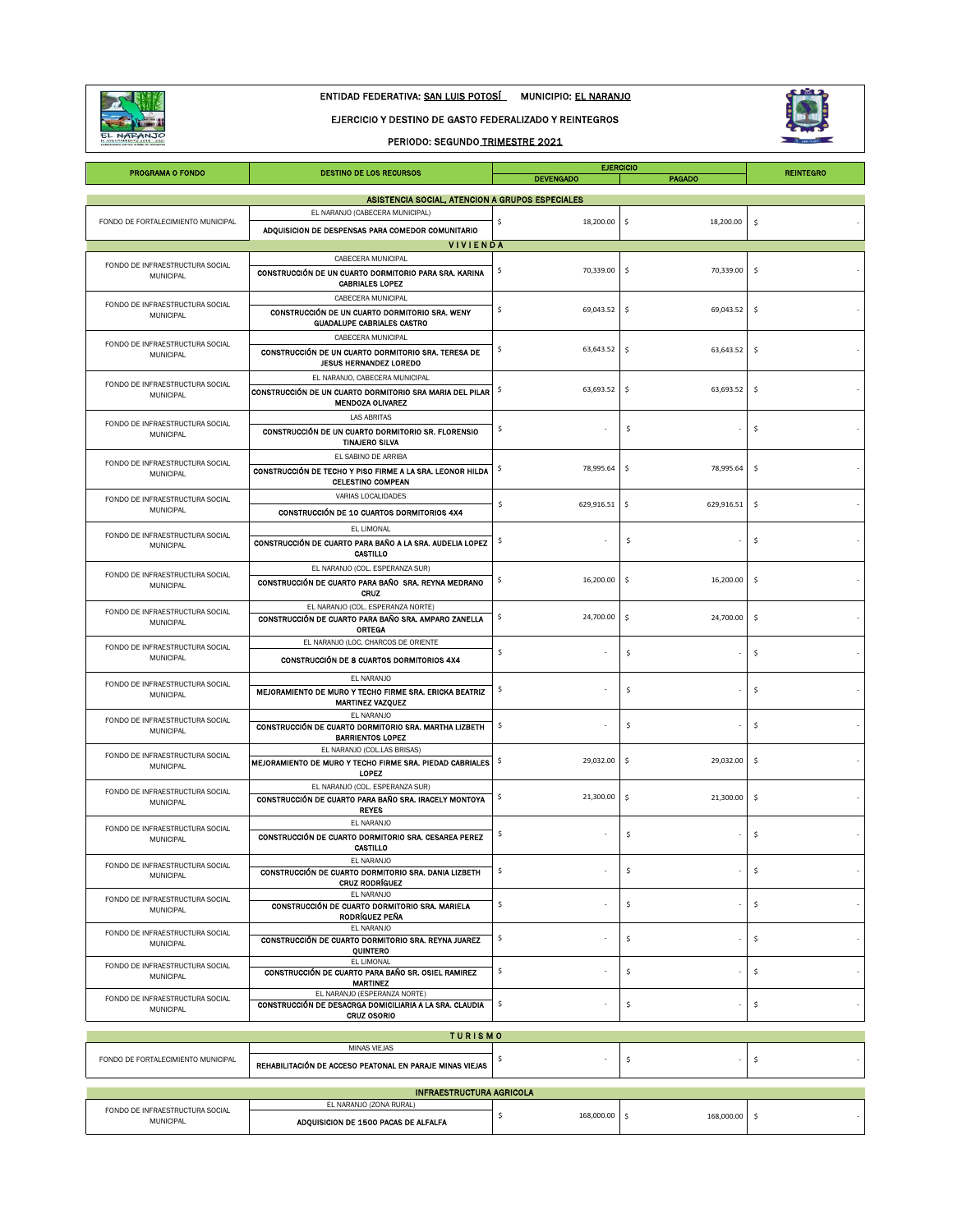### A GUA POTABLE Y SANEAMIENTO

| <b>AGUA POTABLE</b>                                 |                                                                                                    |  |  |  |
|-----------------------------------------------------|----------------------------------------------------------------------------------------------------|--|--|--|
| FONDO DE INFRAESTRUCTURA SOCIAL<br><b>MUNICIPAL</b> | EL NARANJO (CABECERA MUNICIPAL)                                                                    |  |  |  |
|                                                     | MEJORAMIENTO DE LA LINEA PRICIPAL DE AGUA POTABLE EN<br>CALLES BENITO JUAREZ Y VENUSTIANO CARRANZA |  |  |  |
| FONDO DE INFRAESTRUCTURA SOCIAL                     | EL NARANJO (CABECERA MUNICIPAL)                                                                    |  |  |  |
| <b>MUNICIPAL</b>                                    | MEJORAMIENTO DE LA RED DE AGUA POTABLE EN CALLE JUAN<br>ALVAREZ                                    |  |  |  |

| ALCANTARILLADO Y DRENAJE                            |                                                                                                                                                  |            |            |  |
|-----------------------------------------------------|--------------------------------------------------------------------------------------------------------------------------------------------------|------------|------------|--|
|                                                     | EL NARANJO (CABECERA MUNICIPAL)                                                                                                                  |            |            |  |
| FONDO DE INFRAESTRUCTURA SOCIAL<br><b>MUNICIPAL</b> | CONSTRUCCION DE RED DE DRENAJE SANITARIO EN CALLE MIGUEL<br>ALEMAN ENTRE FRANCISCO I. MADERO Y ALAVARO OBREGON                                   | 111,404.41 | 111.404.41 |  |
| FONDO DE INFRAESTRUCTURA SOCIAL                     | CABECERA MUNICPAL                                                                                                                                |            |            |  |
| <b>MUNICIPAL</b>                                    | MEJORAMIENTO DE LA RED DE DRENAJE SANITARIO EN CALLE DIAZ  <br>ORDAZ ENTRE JUAN ALVAREZ Y COMONFORT                                              |            |            |  |
| FONDO DE INFRAESTRUCTURA SOCIAL<br><b>MUNICIPAL</b> | CABECERA MUNICPAL<br>MEJORAMIENTO DE LA RED DE DRENAJE SANITARIO EN CALLE<br>MANUEL AVILA CAMCHO ENTRE LUIS C. MONZON Y MARIANO<br><b>ARISTA</b> |            |            |  |
| FONDO DE INFRAESTRUCTURA SOCIAL<br><b>MUNICIPAL</b> | CABECERA MUNICPAL                                                                                                                                |            |            |  |
|                                                     | MEJORAMIENTO DE LA RED DE DRENAJE SANITARIO EN CALLES<br>VENUSTIANO CARRANZA Y MIGUEL BARRAGAN                                                   |            |            |  |

| <b>MANEJO DE RESIDUOS SOLIDOS</b>  |                                                          |            |            |  |
|------------------------------------|----------------------------------------------------------|------------|------------|--|
| FONDO DE FORTALECIMIENTO MUNICIPAL | EL NARANJO (CABECERA MUNICIPAL)                          | 194,261.37 | 194,261.37 |  |
|                                    | <b>MANTENIMIENTO DEL RELLENO SANITARIO</b>               |            |            |  |
| FONDO DE FORTALECIMIENTO MUNICIPAL | EL NARANJO (CABECERA MUNICIPAL)                          | 155.383.59 | 155.383.59 |  |
|                                    | <b>MANTENIMIENTO DE VEHICULOS RECOLECTORES DE BASURA</b> |            |            |  |

MANEJO DE RESIDUOS SÓLIDOS

| <b>ELECTRIFICACIÓN</b>                              |                                                                                       |                 |                 |              |     |
|-----------------------------------------------------|---------------------------------------------------------------------------------------|-----------------|-----------------|--------------|-----|
|                                                     | EL NARANJO                                                                            |                 |                 |              |     |
| FONDO DE FORTALECIMIENTO MUNICIPAL                  | ADQUISICION DE BATERIAS PARA EL MEJORAMIENTO DE TRES                                  |                 | $33,119.50$ \$  | 33,119.50 \$ |     |
|                                                     | <b>PLANTAS SOLARES</b>                                                                |                 |                 |              |     |
| FONDO DE INFRAESTRUCTURA SOCIAL                     | EL NARANJO (EJIDO ABRITAS)                                                            |                 |                 |              |     |
| <b>MUNICIPAL</b>                                    | AMPLIACIÓN DE RED ELÉCTRICA EN CAMINO A LA JOYA                                       | $247.383.77$ \$ | 247,383.77 \$   |              |     |
| FONDO DE INFRAESTRUCTURA SOCIAL                     | EL NARANJO (EJ. EL SABINITO PLAN)                                                     |                 | $211,544.03$ \$ | 211.544.03   | - Ś |
| <b>MUNICIPAL</b>                                    | CONSTRUCCION DE LINEA DE MEDIA Y BAJA TENSION DE                                      |                 |                 |              |     |
|                                                     | <b>CARRETERA A VALLES S/N</b>                                                         |                 |                 |              |     |
| FONDO DE INFRAESTRUCTURA SOCIAL                     | EL NARANJO                                                                            |                 |                 |              |     |
| <b>MUNICIPAL</b>                                    | CONSTRUCCION DE LINEA DE MEDIA Y BAJA TENSION EN CALLE                                |                 |                 |              | -S  |
|                                                     | <b>JUAREZ</b>                                                                         |                 |                 |              |     |
| FONDO DE INFRAESTRUCTURA SOCIAL<br><b>MUNICIPAL</b> | EL NARANJO (EJ. MAGUEY DE ORIENTE)                                                    |                 |                 |              |     |
|                                                     | CONSTRUCCION DE LINEA DE MEDIA Y BAJA TENSION EN CALLE<br><b>MANUEL AVILA CAMACHO</b> |                 |                 |              | .s  |

|                                                     | DESAROLLO URBANO                                                                                                                                    |    |               |                    |              |                     |  |
|-----------------------------------------------------|-----------------------------------------------------------------------------------------------------------------------------------------------------|----|---------------|--------------------|--------------|---------------------|--|
|                                                     | COLONIA EL NARANJITO                                                                                                                                |    |               |                    |              |                     |  |
| FONDO DE INFRAESTRUCTURA SOCIAL<br><b>MUNICIPAL</b> | PAVIMENTACION CON CONCRETO HIDRAULICO DE CALLE ADOLFO<br>LOPEZ MATEOS ENTRE COMONFORT Y MIGUEL ALEMAN                                               | \$ | 2,206,595.97  | $\mathsf{S}$       | 2,206,595.97 | s.                  |  |
| FONDO DE INFRAESTRUCTURA SOCIAL<br><b>MUNICIPAL</b> | CABECERA MUNICIPAL<br>PAVIMENTACION CON CARPETA ASFALTICA DE CALLES PONCIANO<br>ARRIAGA Y LANZAGORTA ENTRE JORGE PASQUEL Y MARIANO<br><b>ARISTA</b> | \$ | 2,055,600.29  | $\mathsf{S}$       | 2,055,600.29 | -\$                 |  |
| FONDO DE INFRAESTRUCTURA SOCIAL                     | EL NARANJO (ESPERANZA SUR)                                                                                                                          |    |               |                    |              |                     |  |
| <b>MUNICIPAL</b>                                    | REVESTIMIENTO CON MATERIAL DE BANCO DE CALLE JUAN<br>ALVAREZ ENTRE ADOLFO LOPEZ MATEOS Y LAZARO CARDENAS                                            | \$ | 376,500.22 \$ |                    | 376,500.22   | \$                  |  |
| FONDO DE INFRAESTRUCTURA SOCIAL                     | EL NARANJO(COL.ESPERANZA NORTE)                                                                                                                     |    | 178,060,00    | Ŝ.<br>178,060,00   |              |                     |  |
| <b>MUNICIPAL</b>                                    | REVESTIMIENTO CON MATERIAL DE BANCO DE DIVERSAS CALLES                                                                                              | \$ |               |                    | Ŝ.           |                     |  |
| FONDO DE INFRAESTRUCTURA SOCIAL                     | EL SABINITO                                                                                                                                         | \$ |               |                    |              |                     |  |
| <b>MUNICIPAL</b>                                    | CONSTRUCCION DE GUARNICIONES Y BANQUETAS EN CALLES<br><b>INSURGENTES Y VICENTE GUERRERO</b>                                                         |    | \$.           |                    | \$           |                     |  |
| FONDO DE INFRAESTRUCTURA SOCIAL                     | EL NARANJO (CABECERA MUNICIPAL)                                                                                                                     |    |               |                    |              |                     |  |
| <b>MUNICIPAL</b>                                    | CONSTRUCCIÓN DE MURO DE CONTENCIÓN EN MARGEN DEL RIO<br><b>SEGUNDA ETAPA</b>                                                                        | Ś  | 261,270.74    | $\mathsf{\hat{S}}$ | 264,270.74   | $\ddot{\mathsf{s}}$ |  |
| FONDO DE INFRAESTRUCTURA SOCIAL                     | <b>MINAS VIEJAS</b>                                                                                                                                 |    |               | \$                 |              |                     |  |
| <b>MUNICIPAL</b>                                    | CONSTRUCCION DE HUELLAS CON CONCRETO HIDRAULICO EN<br><b>CAMINO PRINCIPAL</b>                                                                       | Ś  |               |                    |              | \$                  |  |
| FONDO DE INFRAESTRUCTURA SOCIAL                     | EL NARANJO (CABECERA MUNICIPAL)                                                                                                                     |    |               |                    |              |                     |  |
| <b>MUNICIPAL</b>                                    | MEJORAMIENTO DE ALUMBRADO PÚBLICO (ADQUISICION DE<br>FOCOS)                                                                                         | \$ | 114,100.00    | s.                 | 114,100.00   | \$                  |  |
| FONDO DE INFRAESTRUCTURA SOCIAL                     | EL NARANJO                                                                                                                                          |    |               |                    |              |                     |  |
| <b>MUNICIPAL</b>                                    | CONSTRUCCION DE HUELLAS CON CONCRETO HIDRAULICO EN<br><b>CALLE BENITO JUAREZ</b>                                                                    | Ś  |               | \$                 |              | \$                  |  |
| FONDO DE INFRAESTRUCTURA SOCIAL                     | EL NARANJO (COL. ESPERANZA NORTE)                                                                                                                   |    |               |                    |              |                     |  |
| <b>MUNICIPAL</b>                                    | CONSTRUCCION DE GUARNICIONES Y BANQUETAS EN CALLE<br>ANASTACIO BUSTAMANTE                                                                           | \$ |               | Ś                  | \$           |                     |  |